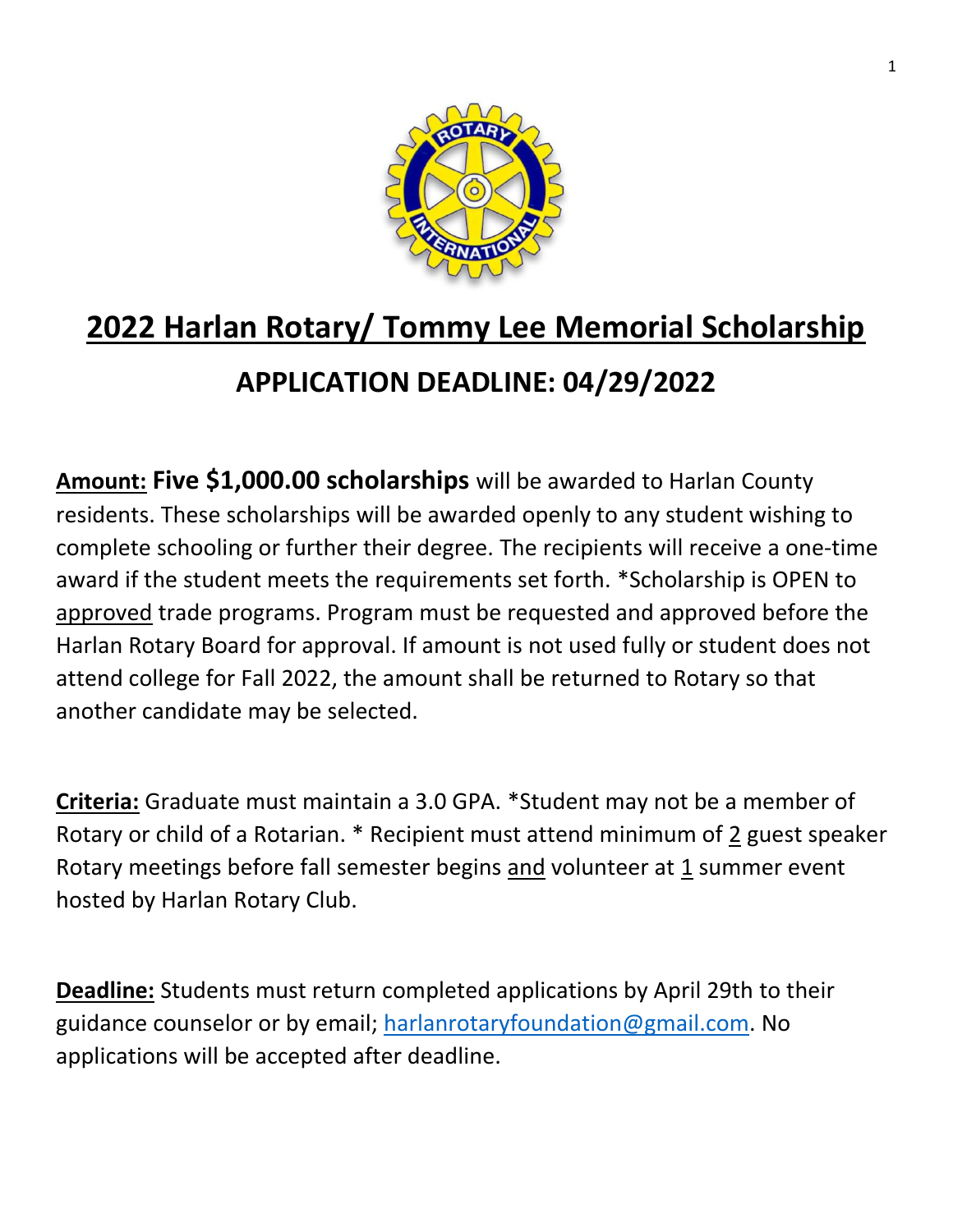

## *"One profits most who serves best."*

The Rotary Clubs mission is to provide services to others, promote integrity, and advance world understanding, goodwill, and peace through our fellowship of business, professional, and community leaders.

[\(http://www.rotary.org/en\)](http://www.rotary.org/en)

It is our goal with Harlan Rotary Club to offer a chance to those in our community who represent the mindset and goals of a humanitarian. We believe that chances are not just for those who make the best grades but those who make the best people. An eligible individual will represent themselves with kindness, respect, grace, and love for others. This individual will show outstanding citizenship and leadership within their community.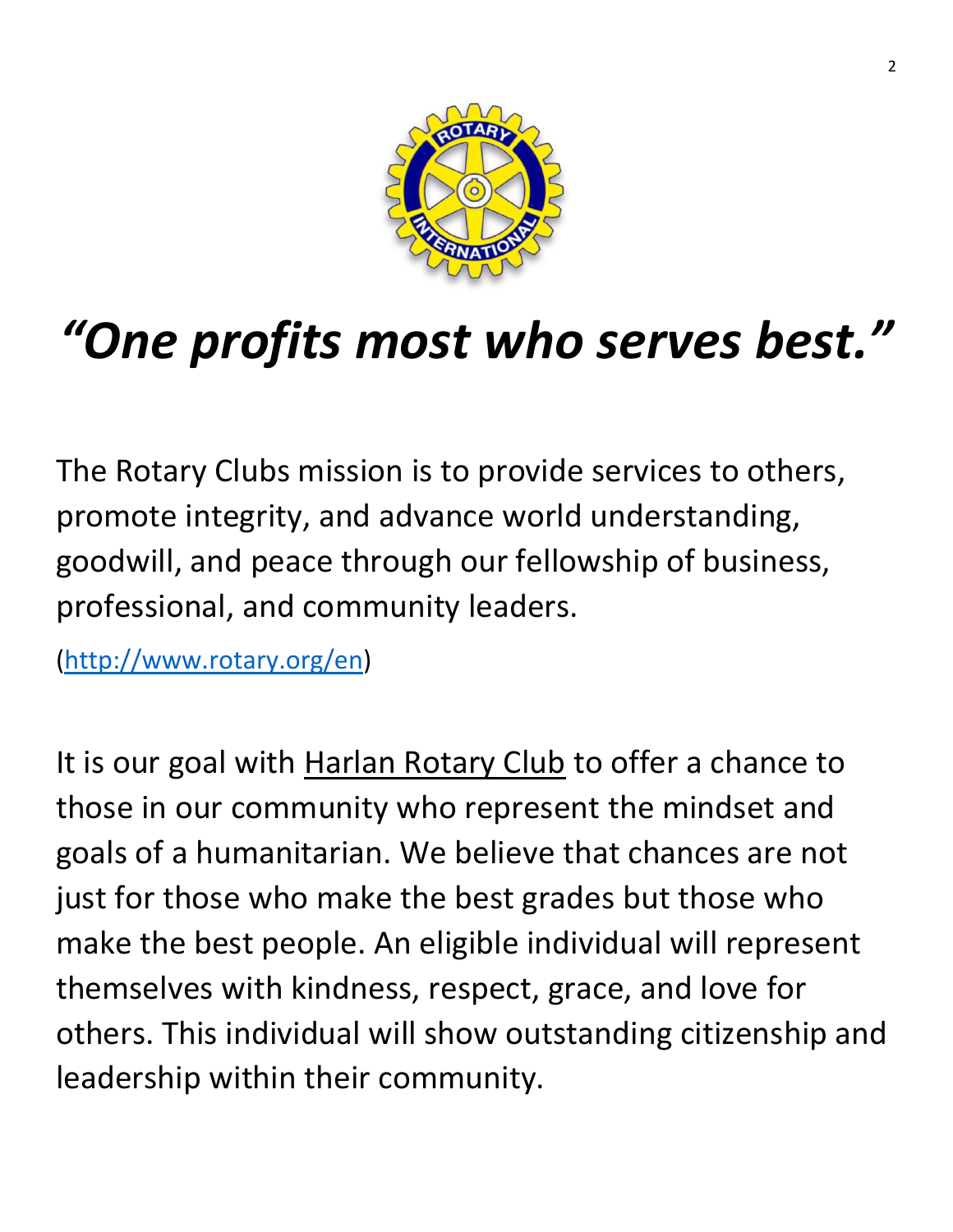

*Please type or print legibly and complete ALL requested information. If there is a question that does not apply to you, please put "N/A" rather than leaving the space blank. Please make sure that all required attachments are sent in the email as your application (fully completed application and transcript). Your application will not be considered without all required documentation.*

\_\_\_\_\_\_\_\_\_\_\_\_\_\_\_\_\_\_\_\_\_\_\_\_\_\_\_\_\_\_\_\_\_\_\_\_\_\_\_\_\_\_\_\_\_\_\_\_\_\_\_\_\_\_\_\_\_\_\_\_\_\_\_\_\_\_\_\_\_\_\_\_\_\_\_\_\_

| G.P.A.: Current School Attending: Current School Attending: |  |
|-------------------------------------------------------------|--|
|                                                             |  |
|                                                             |  |
|                                                             |  |
|                                                             |  |

*Signature: \_\_\_\_\_\_\_\_\_\_\_\_\_\_\_\_\_\_\_\_\_\_\_\_\_\_\_\_\_\_\_\_\_\_\_\_\_\_\_Date: \_\_\_\_\_\_\_\_\_\_\_\_\_*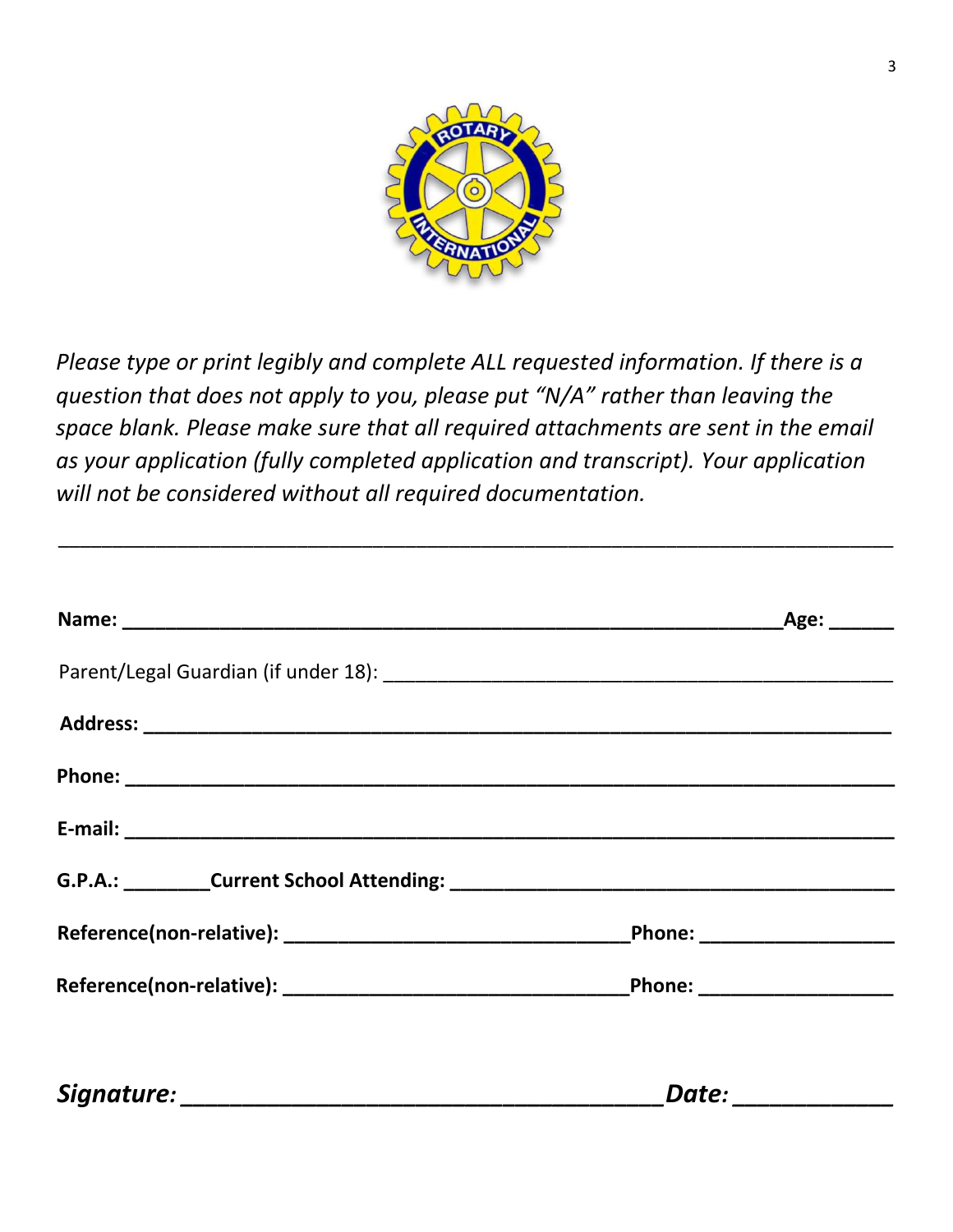

Extracurricular activities are activities in which you participate in addition to your regular classroom work. These include school-sponsored clubs, organizations, associations, programs, and athletic teams. Please list your extracurricular activities below. Write the full name of any activity that has an acronym (i.e. write Student Technology Leadership Program instead of STLP). If you have a leadership position or role in any of these activities, please describe that role/position.

Community service is the foundation of who Rotarians are. Please list any community service events and experience you have participated in thus far.